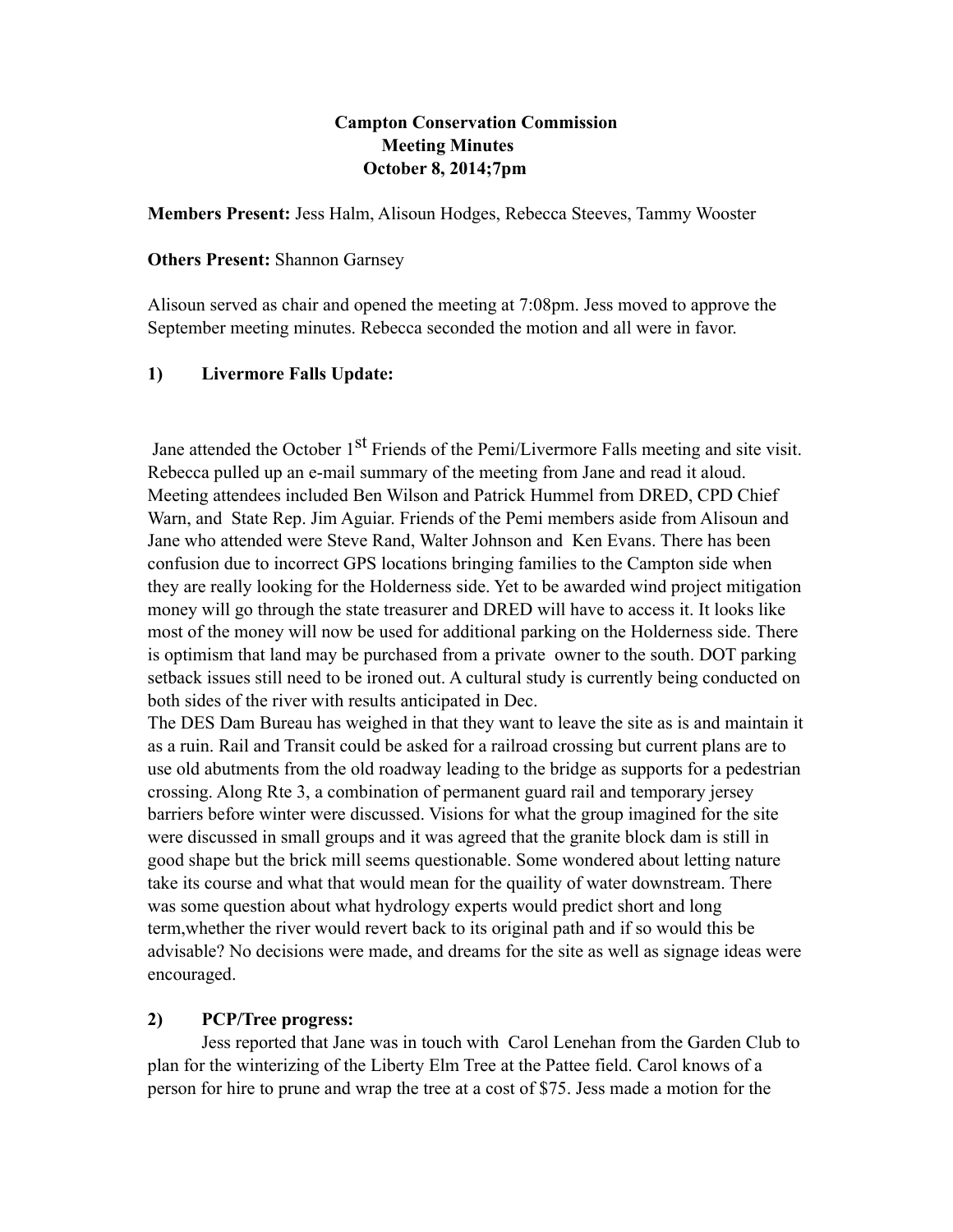CCC to share in half of the cost of the tree work to be expended from our operating budget. Alisoun seconded the motion and all were in favor.

# **3) NRI Revision Update:**

The CCC held a work session on September 24<sup>th</sup> where we made progress on updating Campton's Natural Resource Inventory. All agreed that the task at hand was a major one, especially given that many towns hire professional consultants to do this work. Alisoun proposed that we set a rough deadline for completion of the project and it was decided that spring would be a realistic goal. A date for the next work session was set for October  $27<sup>th</sup>$ , 4pm at Rebecca's house. Before then all will e-mail their assigned homework to Rebecca who will compile everything into one document. We will then edit the work to date as a group.

## **4) NHACC Conference:**

The NH Assoc. of Conservation Commissions annual conference is on November 1<sup>st</sup> at the Laconia Middle School. Jess made copies of the brochure for the group took a look at the workshops offered. This year's theme is Inspiring Young Conservationists. Jess said that there is enough money in the budget for all CCC members to attend and that she is going for free since she will be presenting this year. Alisoun and Rebecca said that they were in, and Tammy had to check her calendar. Rebecca said she would take care of registering for the group and to let her know definitively by October  $22<sup>nd</sup>$ . While looking over the brochure we learned that

Conservation Commissions may sponsor a student for free. Rebecca said that she had a couple of students in mind who may be interested and all agreed it was a great idea.

### **5) 2014 Budget Review:**

The group reviewed the 2014 operating budget and expenditures to date. Jess noted that the PRLAC dues had not been paid, and we just received the dues notice. Tammy asked if the NH Assoc. for Natural Resource Scientists Dues were lumped in with the NHACC dues and a note was made to verify the breakdown of this line item. In general consensus was that the 2014 budget worked well. Alisoun asked when we had to have the 2015 budget prepared. Jess said the Select Board usually schedules a meeting in late December or early January, at which time we present the proposed budget.

### 6) **FYI:**

Jess reported that the prospective Campton Eagle Scout has all of the materials for the BWNA bridge repair project and has to complete his badge before he is 19 which